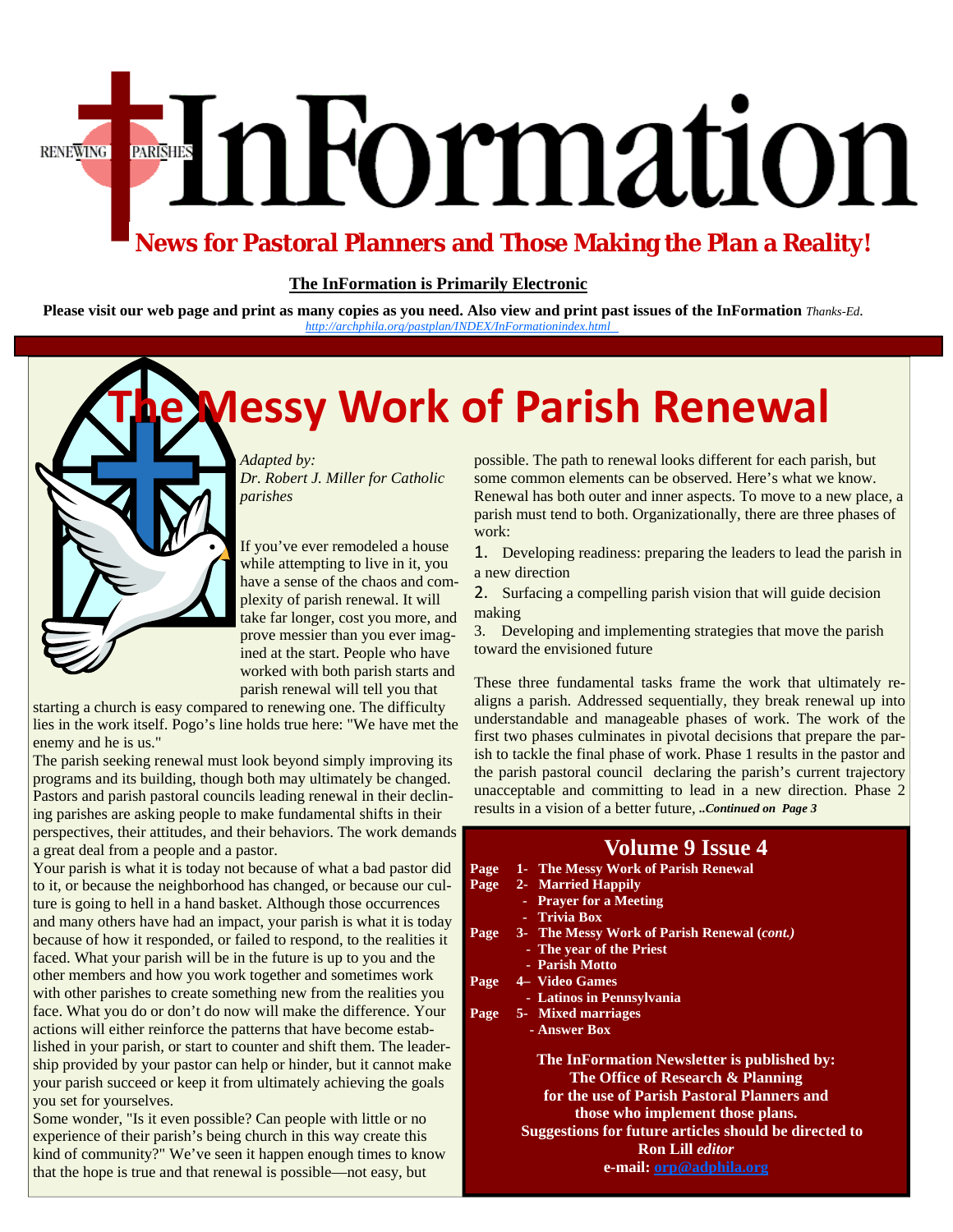

O Lord, we thank you, for the privilege to come together for this Parish pastoral council meeting. Direct our thoughts and our deliberations so that we may exhibit fair judgment and understanding of the matters at hand. Please give us the faith to see your plan and the courage to move it closer to fruition. We pray through Jesus our Lord.

Amen

## **Married Happily !**



**Church stages mass marriage for undocumented Latino parents**  According to Alberto De La Peña Jr.

Too few Latino parishioners in the pews were cluing a Bakersfield, CA, priest that many of them were not married. His solution: a workshop and retreat resulting in the mass marriage of more than 40 couples.

When Fr. Miguel Flores became pastor of St. Joseph Catholic Church, he noticed children lining up for Holy Communion, but not parents. He discovered the majority of parents were cohabitating, but not married either civilly or by the church due to fears of deportation (Bakersfield.com 12.20.08).

The mass ceremony not only allowed the couples to legalize their marriage, but to split the church costs as well.

Continued scrutiny of the undocumented status of some Hispanicdominant immigrants results in fear and further withdrawal from social and community interaction.

Educational efforts like those of St. Joseph Catholic Church provide a measure of comfort to a demographic aiming to move out of society's fringes.



"A great woman of our times, Mother Teresa of Calcutta, was awarded the Nobel Peace prize in 1979. During her acceptance speech in Oslo she remarked to her listeners: "I want you to find the poor here, right in your own home first. And begin love there. Be that good news to your own people. And find out about your next-door-neighbor--do you know who they are?" I refer to this quote from a person universally acknowledged as a woman of prayer and sanctity because her insights are as real for us today here in Philadelphia as they were in Oslo. In our city of neighborhoods we do not always know our neighbors. Love begins at

home and can only happen with God. God, who is Love, is the source of peace. Only when we call out to God, only when we come together in love, can we achieve true peace. In this time and in this place, we call upon God to lead us in the ways of love and peace." *From Cardinal Rigali's prayer for mayor Nutter at the inaugural service http://archphila.org/rigali/cardhom/mayornutter.htm*



#### **YES! CAN I GET ADDITIONAL**

**COPIES OF THE INFORMATION?** 

**You can click on the news letter web site** 

[www.archphila.org/pastplan/](http://archphila.org/pastplan/INDEX/InFormationindex.html)Index/InFormationindex.html

#### **In the Archdiocese of Philadelphia:**

Right now, there is one Priest assigned to parish ministry for every 2, 976 registered Catholics. It is projected that by 2020 there will be one diocesan priest in parish ministry for every 3,565 Catholics. By 2010, the total number of Priests required to maintain 3,000 parishioners per priest ratio will be short 47 Priests . By 2015 - 99 Priests short. By 2020 -140 Priests short. Therefore it's necessary for the laity to help Clergy carry out the ministries in parishes.



## **Trivia Box**

**What are the highest Median Housing Values Within Pennsylvania?** *(Go to Page 5 in the answer box)* 

. **. . . . . . . . . . . . . . . . . .** .

**Has your parish or Cluster entered into a Planning Process?** 

**Do you need a professional Facilitator? The office of Research and Planning maintains a list of trained and experienced Resource people. Contact us at:** *The Archdiocese of Philadelphia 222 n. 17th Street Rm.216 Phila. Pa 19103* 

**Phone** *215-587-3545* **E-mail orp@adphila.org****Remember**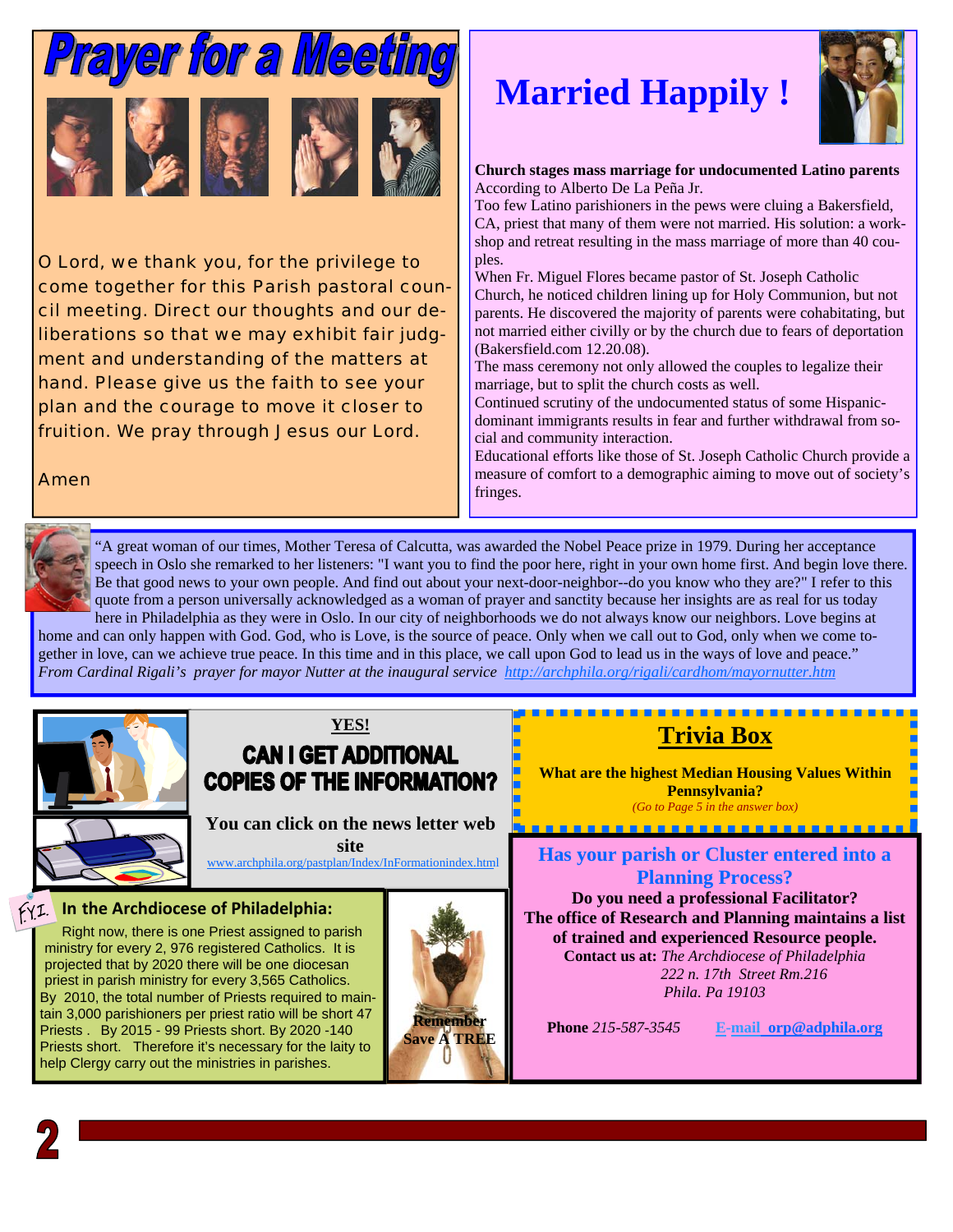

## **The Messy Work of Parish Renewal**

#### *Continued from page 1*

discerned by the parish and formally adopted by the parish pastoral council and, in the case of the need for major change like creating a new parish, proposed and approved by the archbishop.

While making such decisions might be a simple thing for an individual, it takes a fairly long time for a parish to make informed and "owned" choices. Whatever the parish decides must be desired, claimed, and lived into. It's one thing to say you want something; it's another to want it enough that you follow through and act on the intention. Phase 3 focuses on exactly that—creating the future that's been envisioned.

Each of these three phases demands significant work on the part of the people involved. The real work of renewal, however, is inner work. It is here that the greatest challenge lies. To complete these tasks, the people of the parish must make inner shifts, making the transition from one way of thinking about the parish to quite another. During renewal, people let go of what feels right and normal to create a new normal for themselves. The parish's inner work of transition has multiple steps. It begins with the recognition that something is wrong—that parish life, while adequate, is missing something. Because a parish is where Catholic people experience the Church, the next step is to become anchored in an understanding of the Church. When that seems clear, the next step is to name and let go of precon-

ceived notions about the form ministry should take. This step leads to a period of genuinely not knowing what to do. Rather than jumping in and filling that void with a quick solution, the challenge is to open ourselves to God and wait. From that place of expectant waiting, God's leading is sensed and a path forward is chosen. Finally, actions are aligned with intent, and a new way of being and doing parish is created. The parish moves through these steps of transition only as individuals in the parish are able to move through these shifts.

This inner work is the real work of renewal, and it is a work of the people. Pastors and outside consultants have much to offer, but they can't do the work for the people. It may help to think of renewal as physical therapy for the body of Christ. The body is renewed as the people engage in practices that develop and strengthen the muscles of Christian discipleship and community. It isn't easy work, but it's worth it.

#### from Pathway to Renewal: Practical Steps for Parishes by **Daniel P. Smith and Mary K. Sellon,**

Copyright © 2008, the Alban Institute. All rights reserved. We encourage you to share articles from the *Alban Weekly* with your parish. We gladly allow permission to reprint articles from the *Alban Weekly* for one-time use by parishes and their leaders when the material is offered free of charge. All we ask is that you write to us at weekly@alban.org and let us know how the *Alban Weekly* is making an impact in your parish. If you would like to use any other Alban material, or if your intended use of the *Alban Weekly* does not fall within this scope, please submit a reprint permission request form.



**Remember to observe the Year of the Priest in the Archdiocese of Philadelphia**

**Continue to: Pray for our priests! Pray for our Pastors! Pray for our Bishop! Pray for Vocations! Pray for our Parish Pastoral Councils! Pray that our Pastors seek and get help from the Laity! Pray that Planning will give us insight into God's Plan!** 



## **Something to**

 Selecting a "motto" is a process by which the Pastoral Council might invite the leaders and people to discern core values and identify characteristics of the parish. The result of the process are three words that sum up the purpose and mission of the parish, words that everyone can remember as defining aspects. This is a good beginning but more may be needed. What we suggest is the formulation of a **motto** that calls the parishioners to live out their faith with new insight and renewed awareness. This motto should be succinct, six words or less, but still challenging in what it asks of leaders and people. What follows is one suggestion. Use it if it fits, or make up your own. The idea is to have something in front of people's consciousness that might move them closer to becoming a better follower of Christ. A possible parish motto might be:

*Being Jesus With and For Others.* 

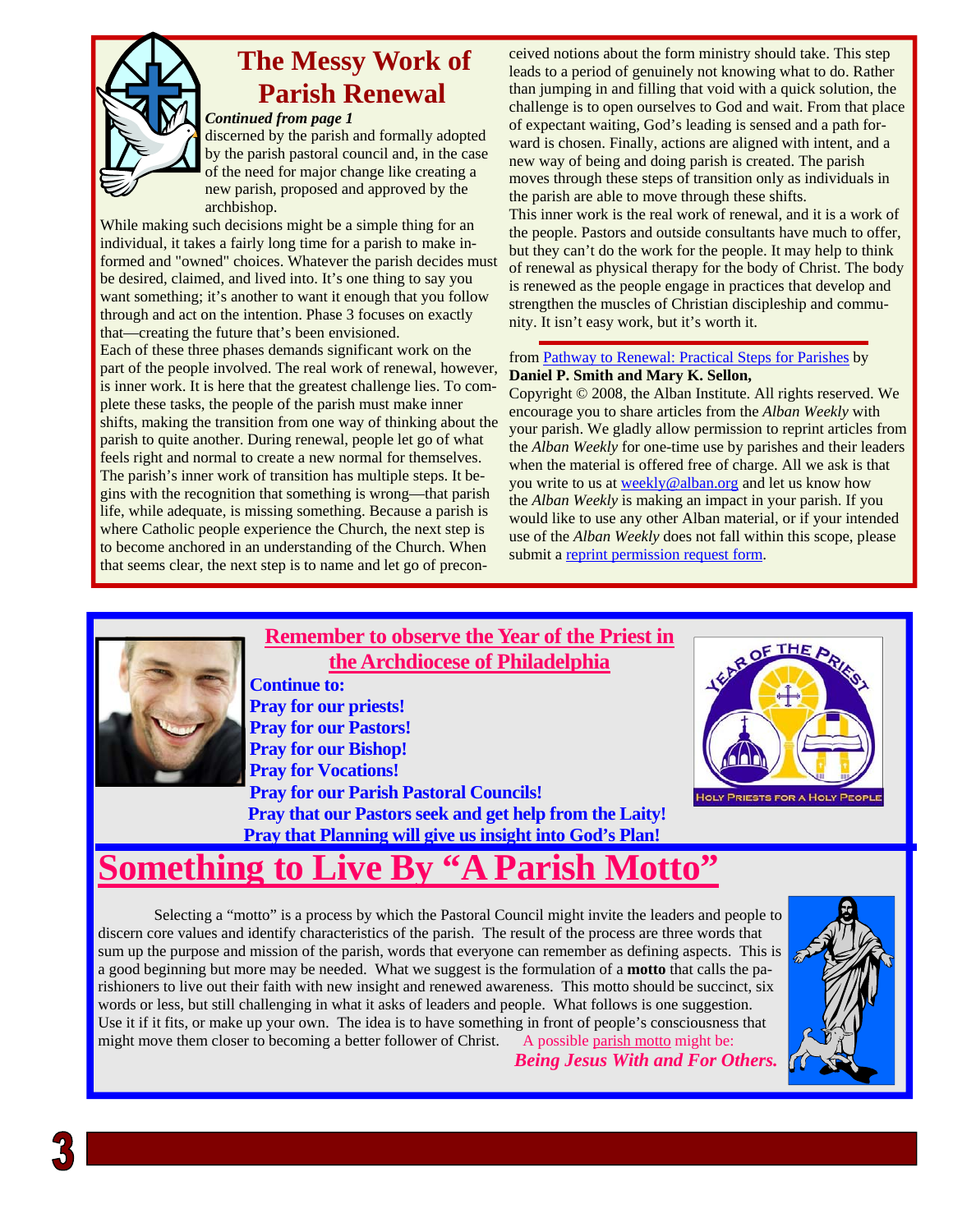

**According to:** 

#### **97% Just about every teen - ages 12-17 - plays computer, web, portable or console video**



 **97% - Play Video Games Galore**  Whether they happen to get their fix on a Wii, laptop computer or cell phone, just about every American ages 12 to 17 -- young teens and older teens, girls and boys, and teens from across the socioeconomic spectrum -- plays video games (97%), and most do so frequently. In a fall 2008 survey, half of all teens reported playing a computer, web, portable or console video game "yesterday." Most use consoles like the Xbox, PlayStation or Wii (86%) or computers (73%), but roughly half of teens (48%) play games on their cell phones. Teens play a wide variety of games, from racing to adventure to role-playing, and girls (6) play just about as many different genres of games as boys (8). However, boys (50%) are much more likely to cite a "mature" game -- heavy on violence, gore and rough

**Pew Research Center**

 language -- than are girls (14%) as a favorite. Read more http:// pewresearch.org/pubs/953/teens-video-games-and-civics



The 2009 Archdiocese of Philadelphia Catholic Life Congress is offering a highly focused series of sessions for pastoral council members at all levels of experience. New and experienced members will find much of interest and value in one or more of the presentations, which are:



*PPC Orientation and Overview*: Marti Harrington, Coordinator of Parish Pastoral Councils, Archdiocese of Philadelphia



*Role of Prayer in Effective Pastoral Councils*: Rev. Thomas M. Higgins, Pastor, Holy Innocents, Archdiocese of Philadelphia



*Envisioning the Church of the 21st Century: The Cyclical Nature of Pastoral Planning*, Robert J. Miller, Director, Office for Planning and Research, Archdiocese of Philadelphia



*From Vision to Action: Bringing Life to your Parish Pastoral Plan*: Robert Choiniere, Director, Pastoral Planning Office, Diocese of Brooklyn

**Contact Marti Harrington at : maharrin@adphila.com for an invitation to attend or exhibit at this event.** 

## Latinos in Pennsylvania

The Philadelphia City School District is the largest district in Pennsylvania with a total Latino student population of 17% of the total student population. Latino students represent 14% of the total Philadelphia County student population.

Pennsylvania's population continues to grow older, with the median age increasing to 39.9, up from 38.0 in 2000. Pennsylvania is ranked third in the nation in the percent of its population that is 65 or older, but 43rd in the percent that is under 18. However, Latinos are the youngest population in Pennsylvania with a median age of 27.

| County                             | <b>Hispanic or Latino</b> |
|------------------------------------|---------------------------|
| Pennsylvania                       | 593,986                   |
| Bucks                              | 21,883                    |
| Chester                            | 24,261                    |
| Delaware                           | 12,734                    |
| Montgomery                         | 25,903                    |
| Philadelphia                       | 163,406                   |
| <b>Archdiocese of Philadelphia</b> | 248,187                   |

Source www.gacla.state.pa.us Yr. 2008